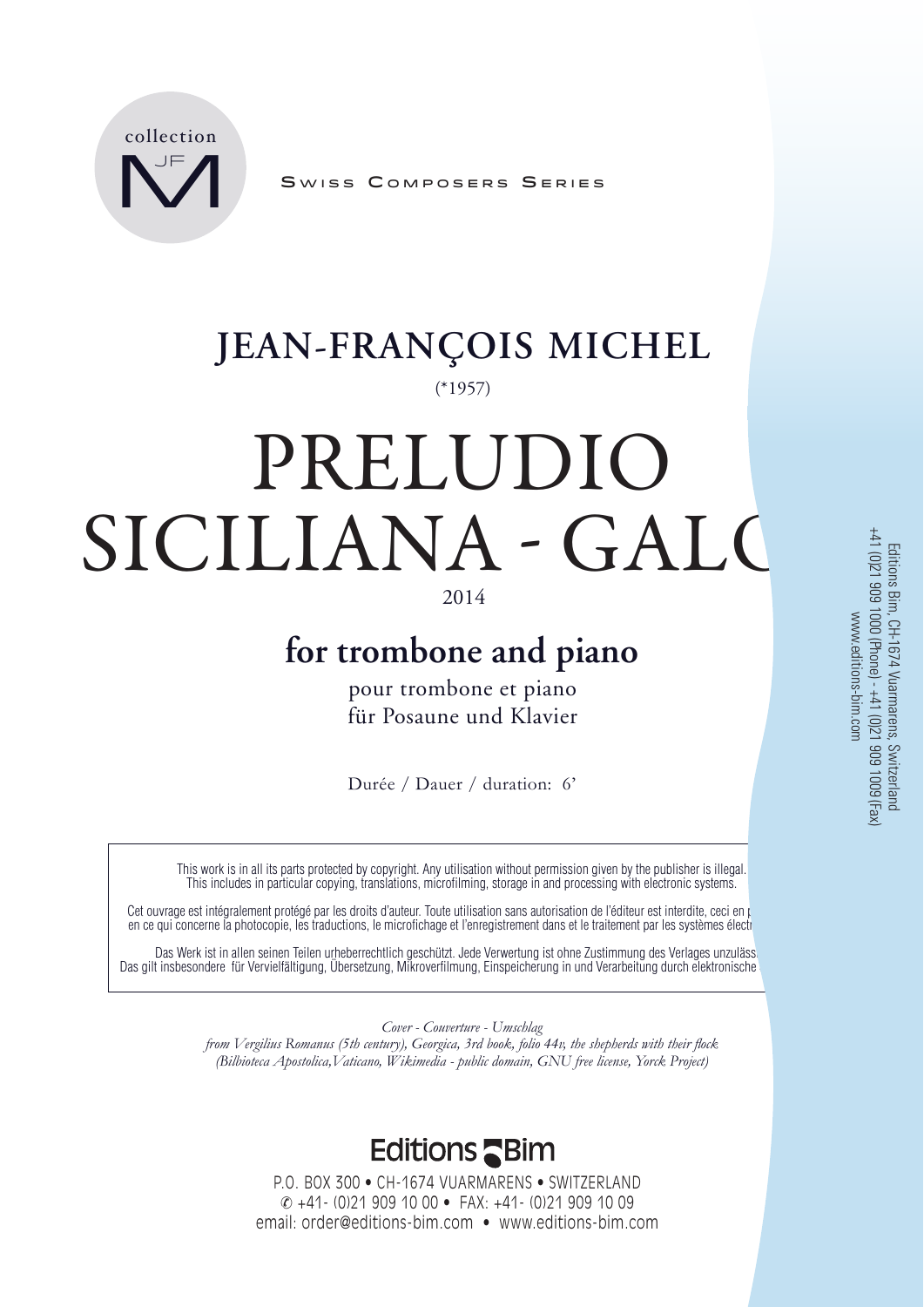#### **Preludio - Siciliana - Galop**

for trombone and piano  $(2014 - c. 6')$ 

**Jean-François MICHEL** (\*1957)



BIM TB90

**© World copyright 2014 by EDITIONS BIM (Jean-Pierre Mathez), CH-1674 Vuarmarens / SwitzerlandTOUS DROITS RÉSERVÉS - ALLE RECHTE VORBEHALTEN - ALL RIGHTS RESERVEDwww.editions-bim.com**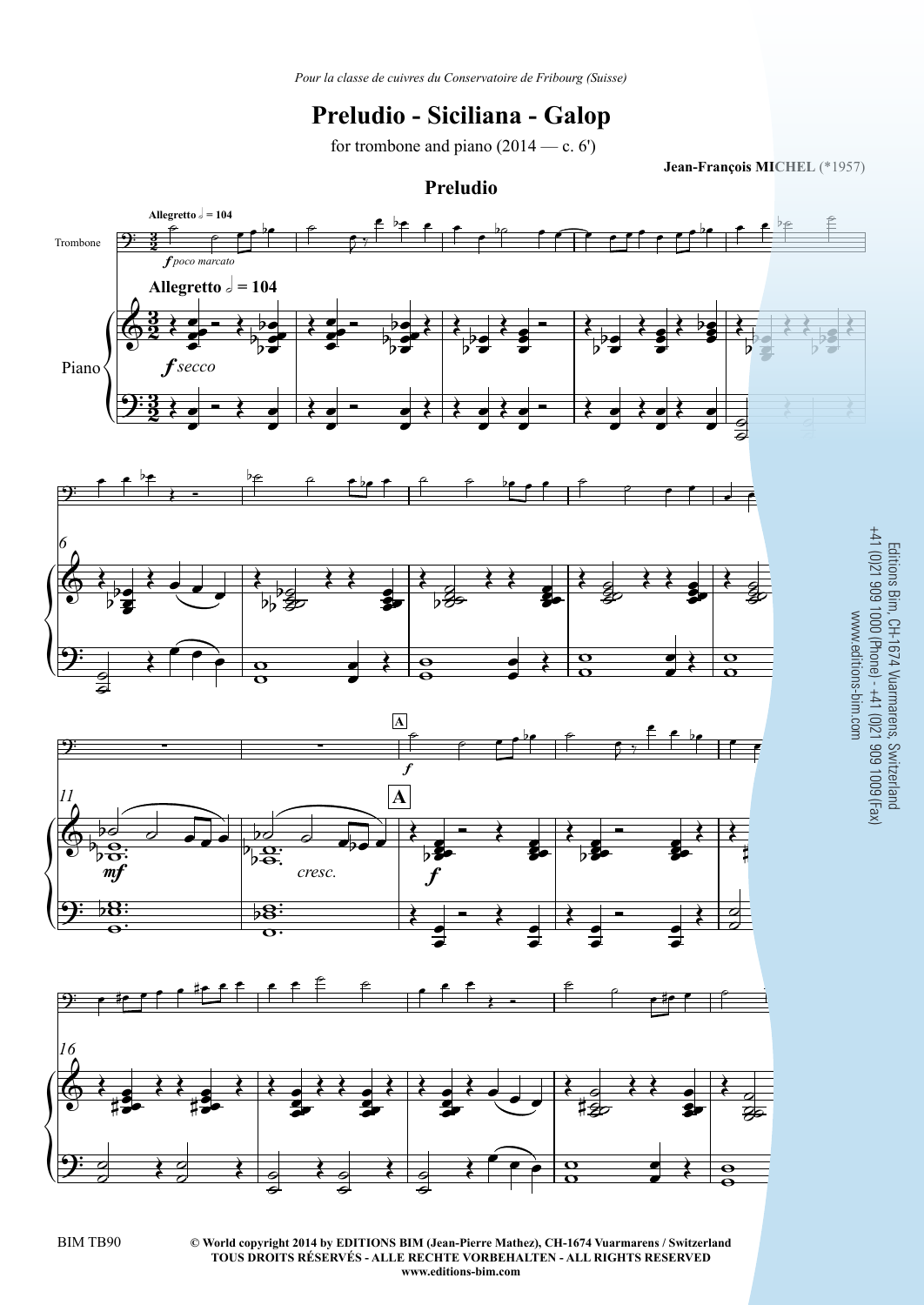

Editions Bim, CH-1674 Vuarmarens, Switzerland +41 (0)21 909 1000 (Phone) - +41 (0)21 909 1009 (Fax)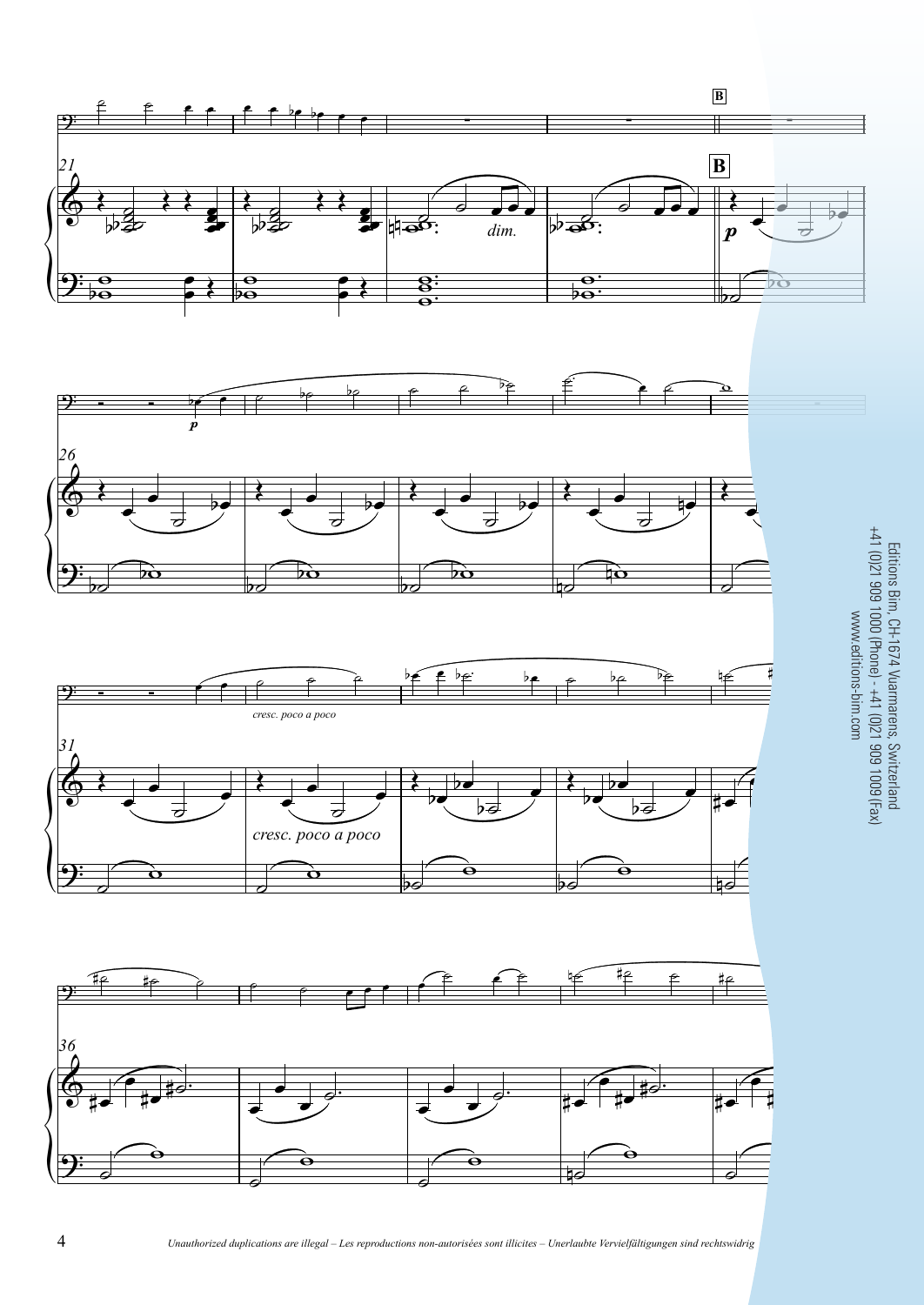







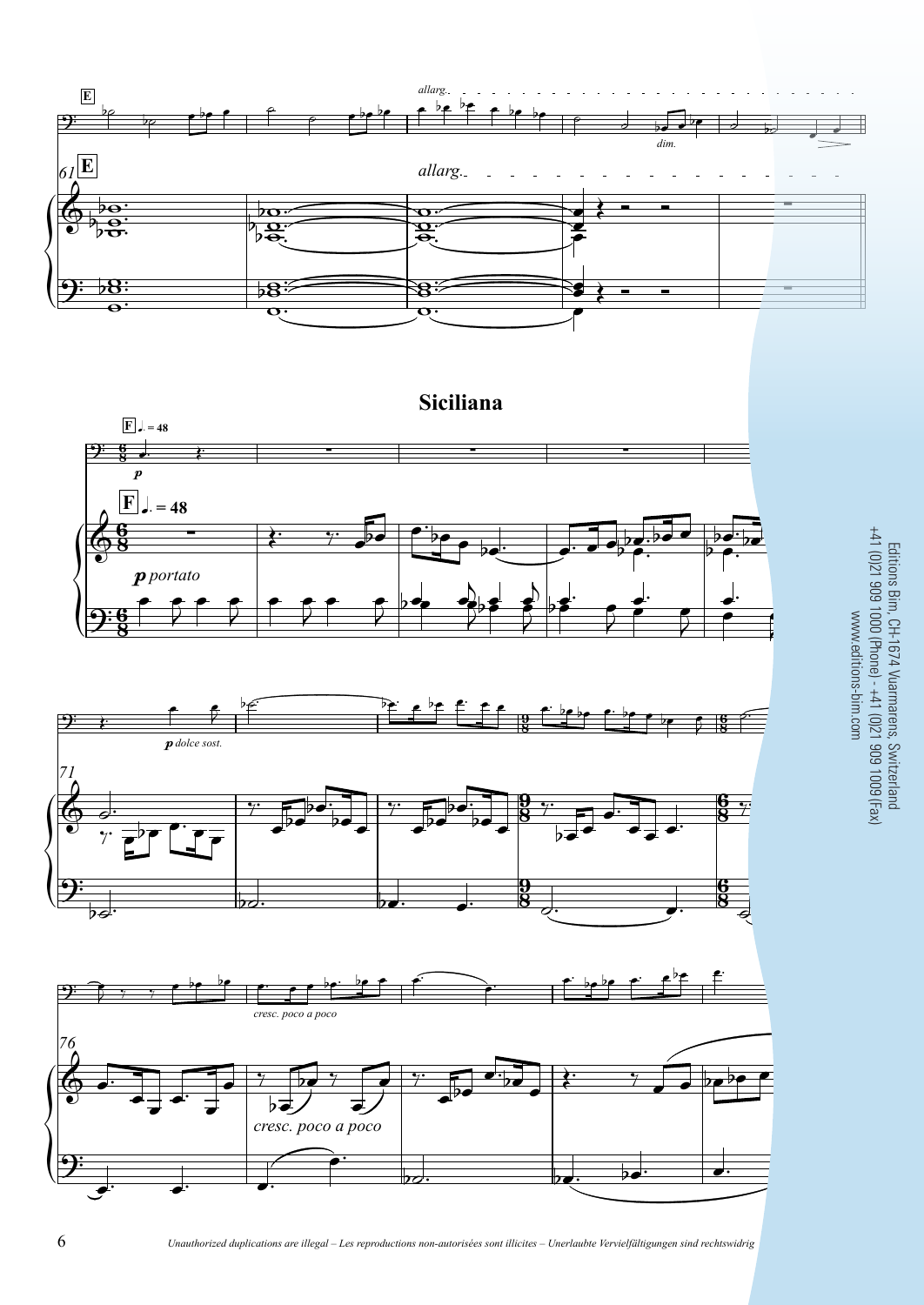